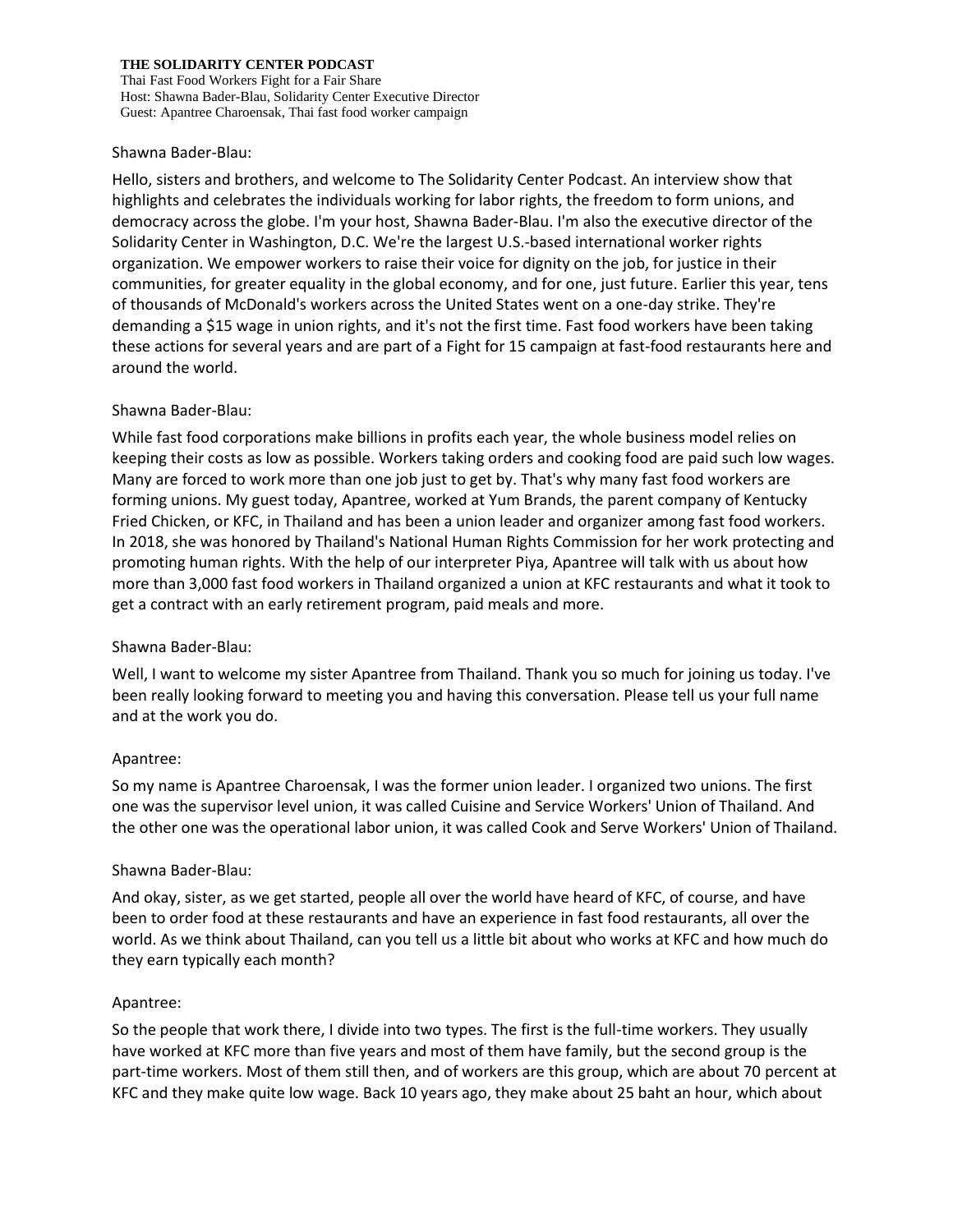Thai Fast Food Workers Fight for a Fair Share Host: Shawna Bader-Blau, Solidarity Center Executive Director Guest: Apantree Charoensak, Thai fast food worker campaign

200 Thai baht per day. Now make roughly 42 baht per hour and a little bit over 300 baht per day, which equals about \$1 per hour. The part-time workers work for six hours and full-time workers work for eight hours.

## Shawna Bader-Blau:

So, Apantree, I know you have been part of global networks that have worked around the world to improve the lives of low-wage, fast food workers. So you'll know about this. I mean, fast food workers in the United States, often extremely low paid, have been going on strike and campaigning hard all over the United States for better wages and for a union. And many are part of what we have known here as the Fight for 15 Campaign. Whole nationwide movement of workers trying to just get a minimum \$15 an hour pay so they can support themselves and their families. Is there an organizing campaign and drive like that?

# Apantree/Pia:

We don't have a nationwide campaign like the U.S., but the campaign did happen at my company. And actually I took lesson, when I went to the IUF event and I saw the campaign Fight for 15. So we came back and we tried to use the example in the U.S. to talk with the company and talk with people in my union and try to push for wage increase, which like Thai fast food workers receive very low wage compared to the U.S. worker. But we try to apply the campaign in the U.S. and try to motivate people in my union to demand more with the company, but it still happens only in my company.

# Shawna Bader-Blau:

Apantree if I understand it right, there was a period of time that you worked at the company, at Yum Foods, before you became a union organizer. And your experience in the company is part of how you got interested in workers' rights.

# Apantree:

So in 2011, when I start the organizing campaign, I was the manager and I saw the inequality between the supervisor level and the operational level. And in 2011, we had new MD from India that he came and he decreased benefits of the worker, and he worsened the working condition of the workers. They no longer gave free uniform. They took out insurance plan, they decreased bonus and they make it harder for wage to increase. However, I also witness that high rank supervisor were doing even better. The company gave them office car, the company cut benefits for operational workers. The turnover was high, many workers resign from the company. So I tried to address the workers complaint to the management until they became unhappy with me. And the management was afraid that I would organize a union.

# Shawna Bader-Blau:

Well, honestly, there's nothing more terrifying than workers demanding their rights, right? But I was thinking when you were talking, it's not common for somebody to be in a position you were in before you were organizing where you're working for the company, you're getting a good set salary, but you're noticing this huge pay differential. So the workers at KFC who are making food, selling it to people, working really hard, part-time, for low wages, their wages are getting worse, you're noticing. And so you raise this issue inside the company. And I wonder it's not common that, that happens. It's not often that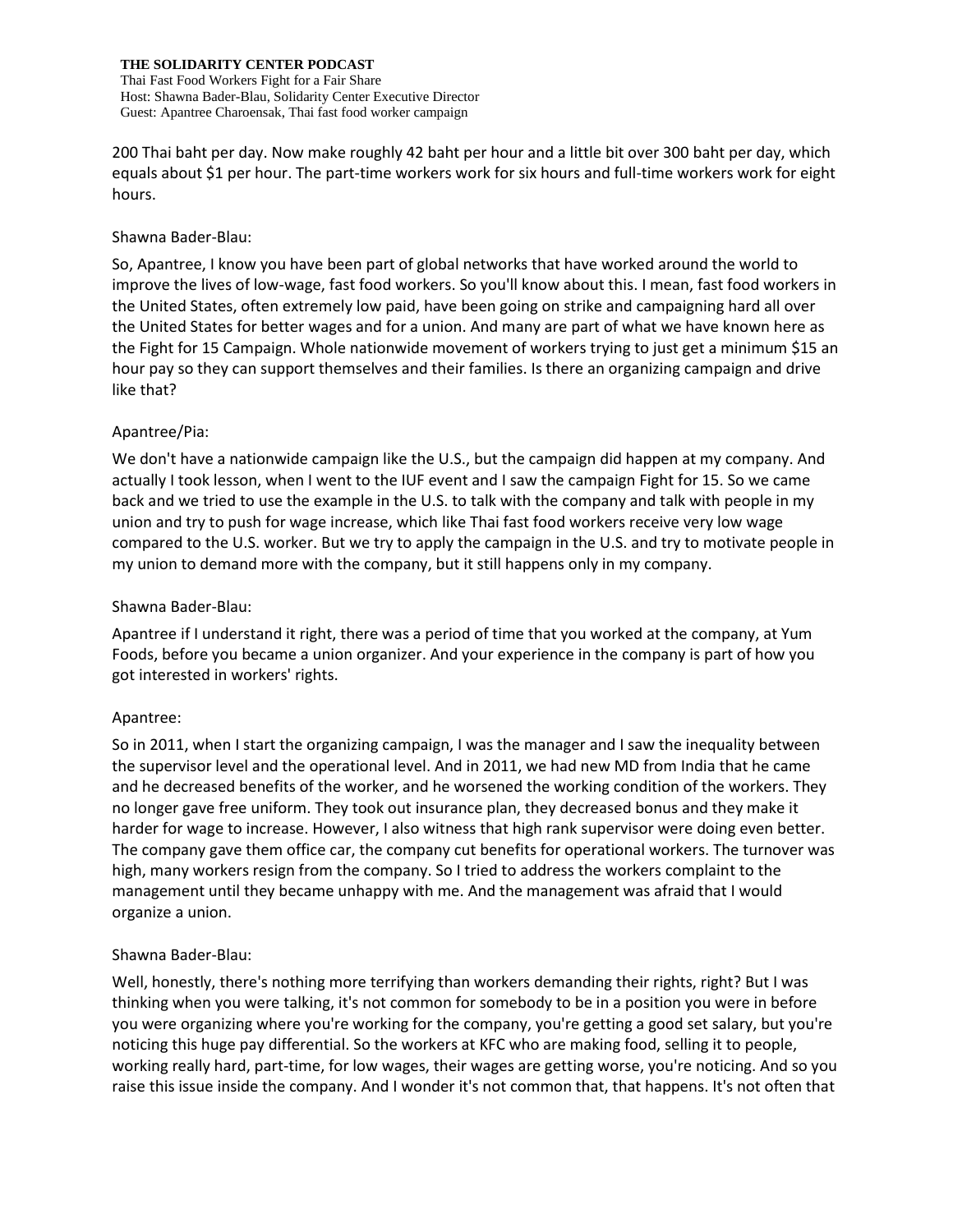Thai Fast Food Workers Fight for a Fair Share Host: Shawna Bader-Blau, Solidarity Center Executive Director Guest: Apantree Charoensak, Thai fast food worker campaign

we see that in companies around the world. And I wonder how did other people in management treat you when you started raising your concerns?

### Apantree:

When I started organizing, the management was against, and they tried to convince me that whatever the company had were already good enough. They were telling me that the company was not ready for the changes. The company knew that if demands were successful, it would impact 70 percent of the workers, which back then, there were about 18,000 workers. So they pressured and threatened me a lot. They said they would get me out of the company if I still try to help other workers.

## Pia:

So 25,000 restaurants around the world, more than 145 countries and a lot of employees and suddenly Apantree you are now the most dangerous woman in KFC, the most dangerous woman in Thailand. You're being monitored by the company with surveillance video, you're being threatened with losing your job and you were fired and had to fight to get that job back. Your picture is being sent all around to stores to make sure that you don't get hired. And you're hearing threats that even involve physical violence. So you're just trying to form a union and support workers in Thailand. All of that and yet you're still persisting and fighting for the rights of workers and helping them form unions. And I understand that you got a union and a contract at KFC. How did that happen?

## Apantree:

So it took six years from the union was first organized until we read the threshold of 20 percent because in Thailand the law requires that you have to reach over 20 percent of all the workforce before you can fight for collective bargaining. And KFC was under Yum restaurant who also owned Pizza Hut in Thailand. So they also count Pizza Hut workers in this threshold that we have to reach, to fight our collective bargaining agreements. So it took us six years to reach this number. And we had workers in all over the countries, in the North, in the Eastern, in the South. And it took lots of patience that we came to meet with workers all over the country, and we had to go quietly, go without employer fighting out. But we start building that until we were successful.

# Shawna Bader-Blau:

I mean, it's pretty common that facing such anti-union resistance from the company that workers have to organize underground and build their power first secretly and meeting all over the country. And your case took six years to build a union, in addition to patience and talking to workers and getting their stories all over the country. What other strategies worked well to help workers achieve that 20 percent of union membership and the ability to achieve an actual union in KFC?

# Apantree:

So, I was the manager in Bangkok and also in the Northeast region of Thailand. I believe that in my past work, I dedicate myself to my staff. So the workers that were my staff, they trust me and they believe that I would try to do the best for them. So when I start explaining to them what union is and what would happen to you, if you don't organize, and they saw it right away because some of them had worked for over 10 years, but they saw no security. They had no savings. And they saw that their benefits are getting decreased every day.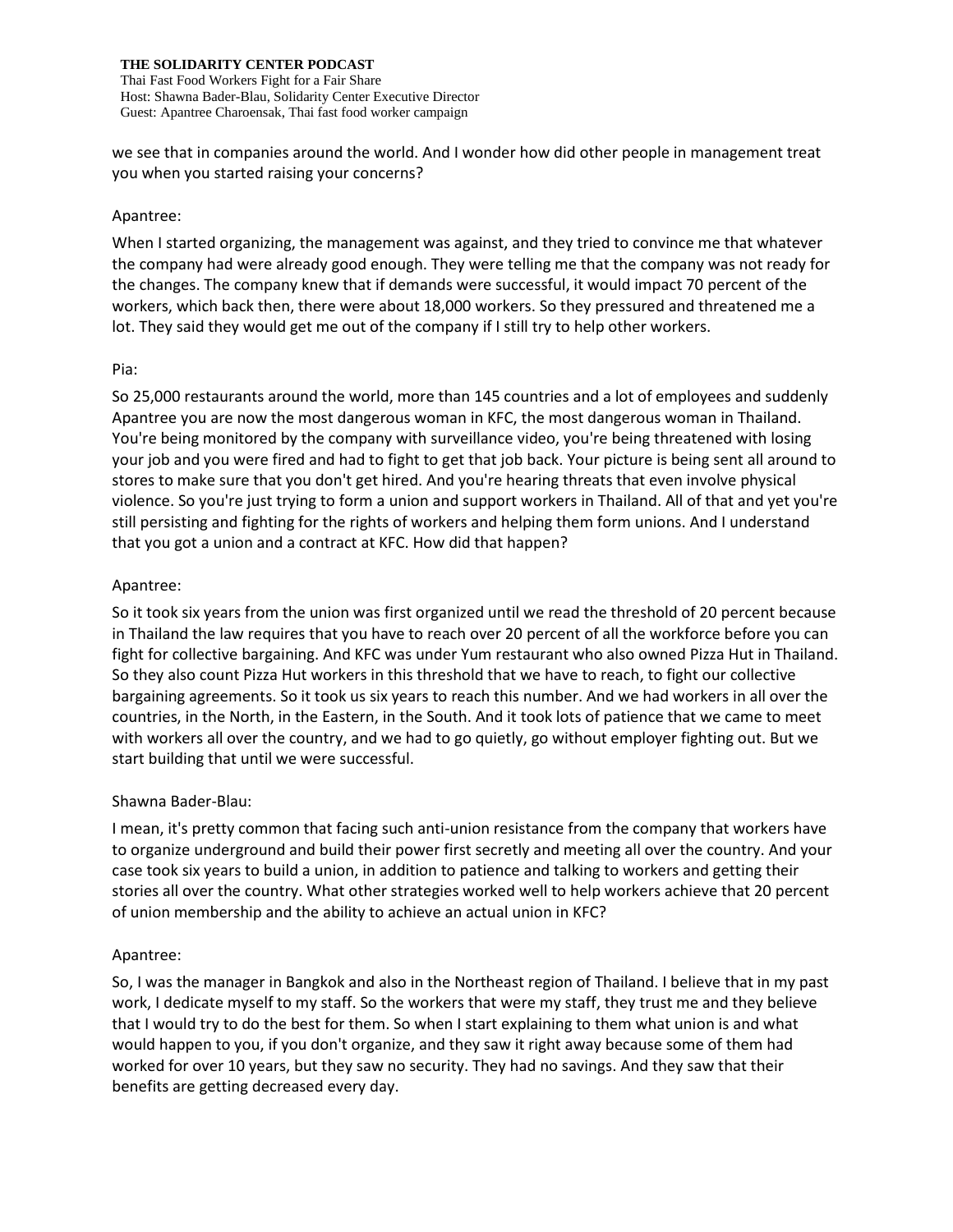Thai Fast Food Workers Fight for a Fair Share Host: Shawna Bader-Blau, Solidarity Center Executive Director Guest: Apantree Charoensak, Thai fast food worker campaign

#### Apantree:

So it was quite effective in terms of motivating them to become union members and also had the strategy which I call [inaudible], because that was the way to avoid the employers fighting out where I was going to go next. So I tried to be as unpredictable as I could. One day, I might pop up in the North. The next day I might pop up in the Northeast or the South, so the employer, the company, could not predict where I would be. And we also were support by many domestic and international organizations.

### Shawna Bader-Blau:

I think an organizing drive on that scale, led by a woman of your persistence, intelligence, your trustworthiness, your great skill and analysis. I can see why workers listened and followed, and also led to create this great campaign after six years of your leadership and the leadership of the workers in these stores. I understand you won a contract, how did workers lives improve after they formed a union and got collective bargaining and a contract?

### Apantree:

Yes, that improved lives of the workers. And I like to go back to how we got the agreements, because I think it took seven months for the negotiation. And back then workers were very upset because it took so long and they wanted to strike. And most of our members were in the south of Thailand, they all want to get the bus to Bangkok, to protest at the company building. So the employer became afraid and the company employer asked me to mediate with the workers. So I explained to them that we could try our best at the negotiation table. So after that we got the agreement which improved the lives of the workers. We got the accident insurance for the delivery workers. We got lunch for the workers. We got free uniforms for the workers. And we got guarantee of one month bonus and three-to-five percent wage increase.

### Shawna Bader-Blau:

Paid lunches, uniforms provided by the company instead of charged to workers, wage increases, the peace of mind of having safety and security in your job. These are absolutely life changing, meaningful changes in the workplace, when you form a union and get a contract. And it's an amazing campaign. Congratulations. And I know in Thailand, we've had at least two or three different serious waves of COVID. So we've had lockdowns in Thailand. How has the pandemic affected fast food workers and other low wage workers, KFC workers? Has the contract had to change, have people lost jobs?

### Apantree:

So during the pandemic, the most impact happened with the part-time workers, because they need less workforce. And the part-time workers were the first group that the company ordered to stay home and ordered to get the unemployment benefits from the social security instead. And they keep most of the full-time workers. And also there was also an issue that at first, when the COVID-19 first happened, the employer did not let the workers use the hand gel. They only allow the customers to use it. So the union fought and demanded and successfully got the company to agree to let the workers use the hand gel.

### Shawna Bader-Blau:

Well, that's definitely something we've seen in a lot of countries—that the union difference during the pandemic has meant the ability to fight for and gain really fundamental health and safety improvements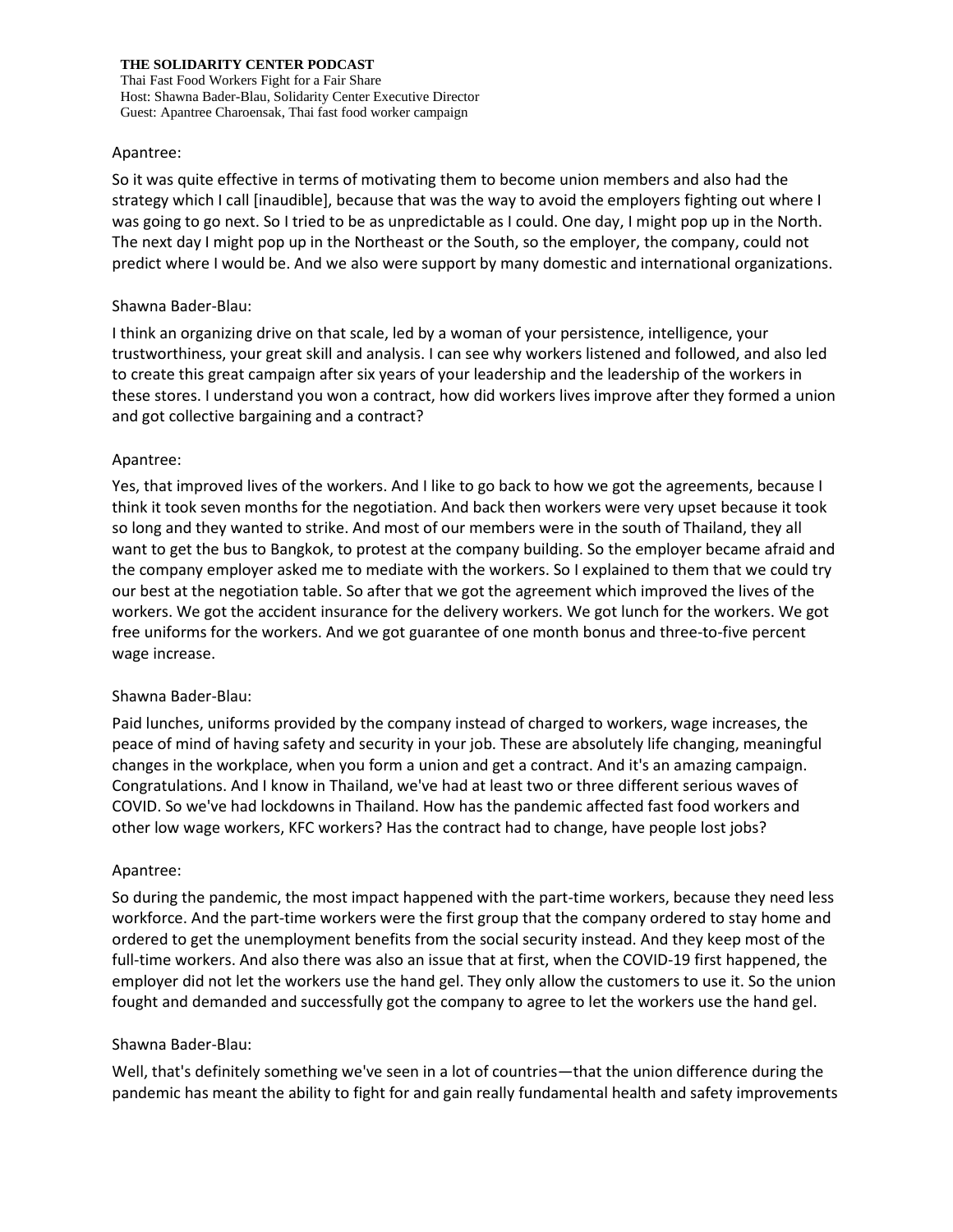Thai Fast Food Workers Fight for a Fair Share Host: Shawna Bader-Blau, Solidarity Center Executive Director Guest: Apantree Charoensak, Thai fast food worker campaign

for unionized workers. I wonder if that extends to delivery drivers. I wanted to ask you because in so many countries during lockdowns, people are ordering food to be delivered at home, instead of going out. Last season on this podcast, I interviewed George Sandal from Labor Initiatives in Ukraine who talked about organizing efforts of delivery workers in Ukraine and their struggles to achieve decent work and health and safety in the workplace. Is the same thing happening in Thailand? Can you tell us a little bit about platform delivery jobs and what's happening with workers?

## Apantree:

So, it also happened with the KFC delivery workers that the company forced them to change into being the riders for applications, such as FoodPanda or GrabFood. And the company had the condition they could choose to transfer those platform companies, or they could resign and not getting any compensation. So most of the delivery worker had to transfer to those platform companies and they lost all their benefits. They only got 500 baht as the daily wage. But there was no bonus, there was no wage increase. There were no social security and they didn't even have any financial document for them to do the business transaction with the bank.

## Shawna Bader-Blau:

Through intense years-long campaigns, fast food workers in Thailand won huge gains in wages, working conditions, and many benefits like accident insurance. But what happens after COVID when many workers lost pay during lockdowns and employers use the pandemic to cut wages or layoff workers. After the break, Apantree tells us the next steps unions must take to build a better future for all workers.

# Shawna Bader-Blau:

Hi, there it's Shawna again, I just wanted to take a minute to invite you to check out RadioLabour, the international labor movement's radio service. RadioLabour produces daily newscasts about union events and issues. And it also produces special programs to support labor campaigns around the world. Check out Radio Labor at R-A-D-I-O-L-A-B-O-U-R.net, and find out more about worker right struggles around the world and how the movement is supporting their efforts for decent wages, fair treatment, and strong communities follow and subscribe at radiolabor.net.

# Shawna Bader-Blau:

So delivery drivers in the pandemic moved from being company employees, to working for jobs they can get off the platform apps and lose all their benefits. That is a classic story in the pandemic. And I wonder, Apantree, with your really strong leadership in this sector, I know that you won an award. I know that you are recognized by the National Human Rights' Council of Thailand and the human rights community of Thailand for fighting for, and improving the lives of Thai workers. And as you've seen, what's happened in COVID with some of the rollbacks on these rights and some of the loss of wages and benefits, I wonder how you think about the future and the role of unions in building a better world again, in Thailand. What role do unions have in helping achieve a change coming out of COVID, better working conditions for all? How do you see the role of the labor movement in the next five years in that fight?

### Apantree: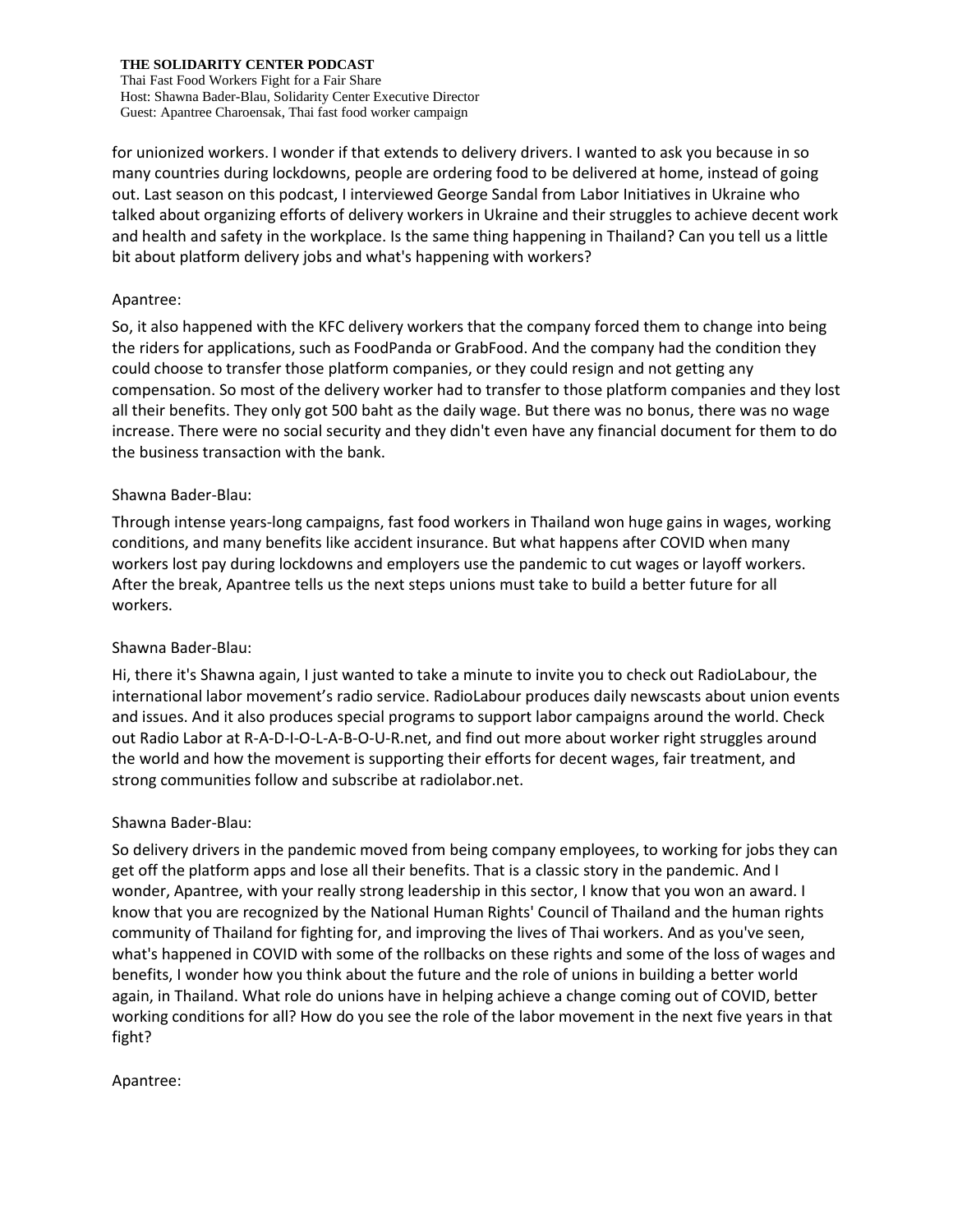Thai Fast Food Workers Fight for a Fair Share Host: Shawna Bader-Blau, Solidarity Center Executive Director Guest: Apantree Charoensak, Thai fast food worker campaign

So most of the drawback deal with the Thailand's non-recognition of international labor rights, such as Thailand still has not ratify ILO Convention 87 and 98 on freedom of association and right to collective bargaining, even though Thai labor movement has campaigned for over 20 years. We also see that there is nothing better at fighting with the employer than the power of the workers. Employers still see workers as the commodity rather than partnership. So we think we have to organize, we have to associate to fight back. And I want to push the government to make the law, which requires that every company has at least one union. Make union the mandatory for all the companies.

## Apantree:

And I also think that Thailand need to reform its labor laws, because we have the Labor Relations Act from 1975 and Labor Protection Act from 2000. So the law does not protect the platform workers because, platform come much after that law. And so now we have the platform delivery workers who work at probably one of the most dangerous jobs, their lives are on the line, but they have very low protection, which kind of goes in the opposite way with how much profit, how much income the company makes. But the quality of life for the workers like goes down and down.

## Shawna Bader-Blau:

So a future in Thailand where all workers have fundamental human rights, you mentioned the rights to organize freedom of association and collective bargaining, the rights to be free from violence and harassment at work. So your vision of the future is worker rights for all. And I wonder if you could let us know a little bit about how you stay motivated for this fight. You've been through a lot, you've achieved a lot and faced a lot of struggle as well. What motivates you to continue working towards that vision?

### Apantree:

I think I've see lots of gap between the rich and the poor, and I see lots of inequality, which I see in the company level from the supervisors and the operational level. And I saw that in the society that the corporation is the one who tells the politicians or tell the government what to do. And I see more poverty among people. I see bigger gap, so I want to push and I want to start pushing for myself, even though I may be just one person, but I have hope that if it starts from me and I can expand this fight to others as well. Even though I'm not sure that in the next five years or 10 years, how much obstacles I have to go through, but I want to show and make people understand that there are lots of gaps and there are lots of inequality that we have to fight to get justice.

# Shawna Bader-Blau:

Sister Apantree, you call yourself one small person fighting for this big fight. And I would say listening to your story today, and from what I know about what you have led in Thailand with workers, you've made enormous change and the struggle against inequality and for full worker rights for everyone is all of our fight. It's all of our struggle. And I really want to thank you so much for taking the time to share these inspiring stories with us today. Thank you so much.

### Apantree:

And so thank you. And I think I've been doing it because I'm concerned about the future of my children. And I'm concerned about the security, stability, sustainability of children in the future. And even though with my union at KFC, I wanted to expand to the industry level, try to get workers from either McDonald's, Chef's Grill, Burger King or MK to join with me. I think I try with McDonald workers, but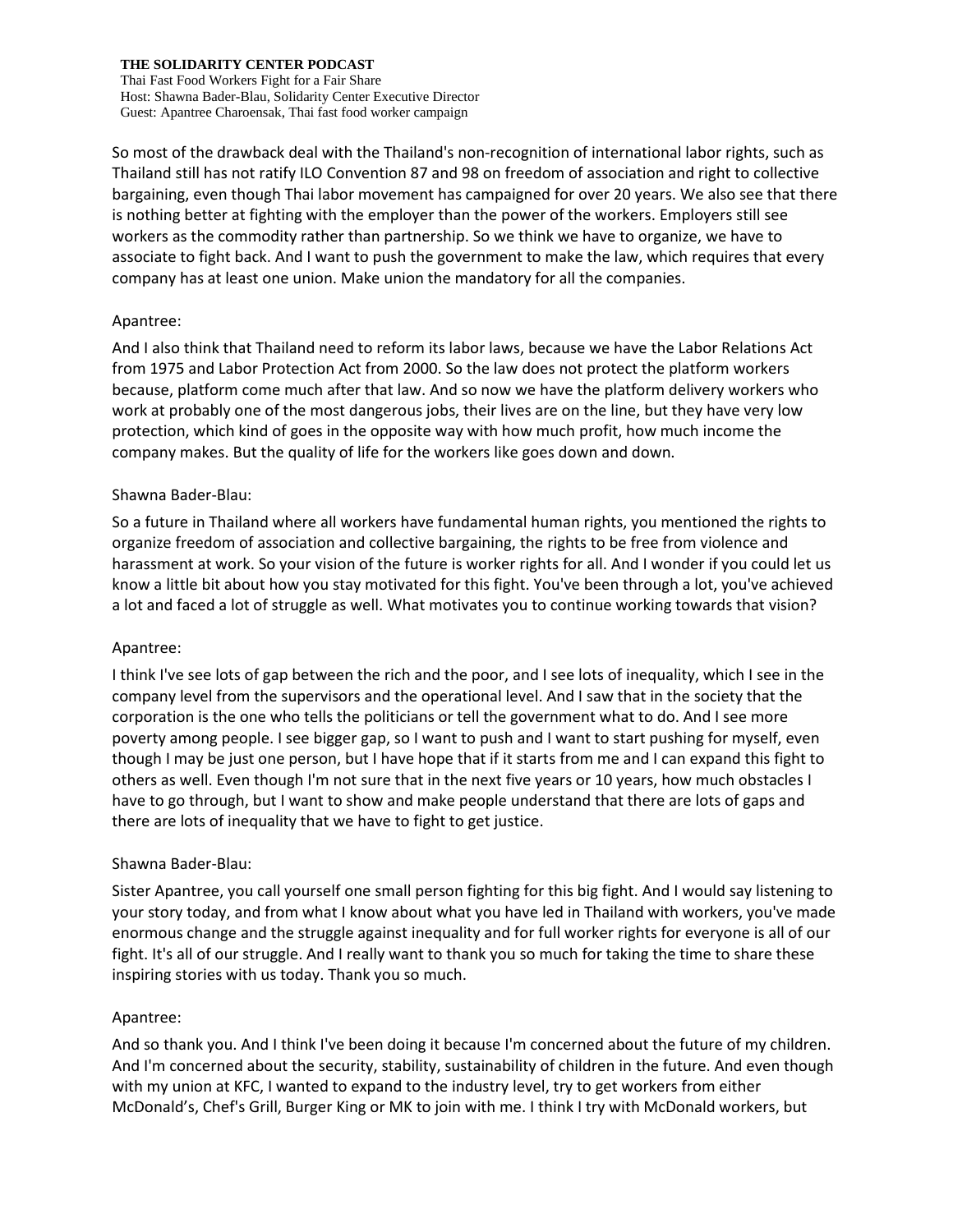Thai Fast Food Workers Fight for a Fair Share Host: Shawna Bader-Blau, Solidarity Center Executive Director Guest: Apantree Charoensak, Thai fast food worker campaign

McDonald company was very afraid of the union, so they told the workers that they would increase the benefits, but please stay away from the KFC union, which I think even though I could not get them to join, but I was successful in directly helping the McDonald workers to improve their lives. And I think that KFC union is doing okay. And in the future, I hope that we can help work from other companies do as good as we do as well.

## Shawna Bader-Blau:

You mentioned McDonald's and I just wanted to ask you, we know in the United States, there's a big campaign about sexual harassment against women in McDonald's. And I just wondered if sexual harassment and discrimination against women is present also in the rest of the fast food industry in Thailand.

## Apantree:

Yes, and I have experienced that and I have fought against that myself. So there were two case when I was the union representative that regional manager harassed the part-time workers. So I fought and I got the manager fired within three days. I talked to the HR person and I even went to the hotel that the part-time worker told me that the manager was trying to get her into that hotel, but she successfully ran away. So I got the CCTV from the hotel to use at the evidence, and I got him out within three days, one hour and 10. I want to leave the last words for all my Thai national corporations, wherever you operate your business, please respect human rights, please respect workers' rights. And please respect human dignity.

# Shawna Bader-Blau:

Thank you. Thank so much. And Piya, thank you so much. I really appreciate that. And this was just wonderful to learn more about your work, my sister Apantree, I've heard about you for years. I'm glad to have had this chance to hear from you. I can't wait to share this story on the podcast and Piya really, honestly, forever you've been doing just amazing work, too. I mean, you also help support translating. Your work is fantastic. Thank you so much for everything you've done as well, Piya, for all of the workers of Thailand and all of globally and migration and everything. Just thank you really. And for wearing the hat of my favorite team when I was growing up the LA Dodgers.

Piya:

Okay. I just like cannot let people see my head.

# Shawna Bader-Blau:

We heard about some of the challenges. Thailand's fast food workers faced trying to form unions and win basic rights: employer harassment, including the threat of physical violence, surveillance and monitoring and delays in negotiating a contract. But it's not only fast food workers and it doesn't just happen in Thailand. Workers in all types of jobs and countries around the world who seek decent working conditions, often experience the same type of employer resistance. Even from billion dollar corporations that can easily ensure their employees have decent work. Yet, as Apantree has shown, when workers join together to win their rights, they can and will succeed in building a better future for themselves and their families. Our thanks again to Piya for his assistance with interpreting today's interview. And of course, our thanks to Apantree for sharing such an inspiring example of fast food workers across Thailand, who are standing up for the rights they deserve. Rights all workers deserve.